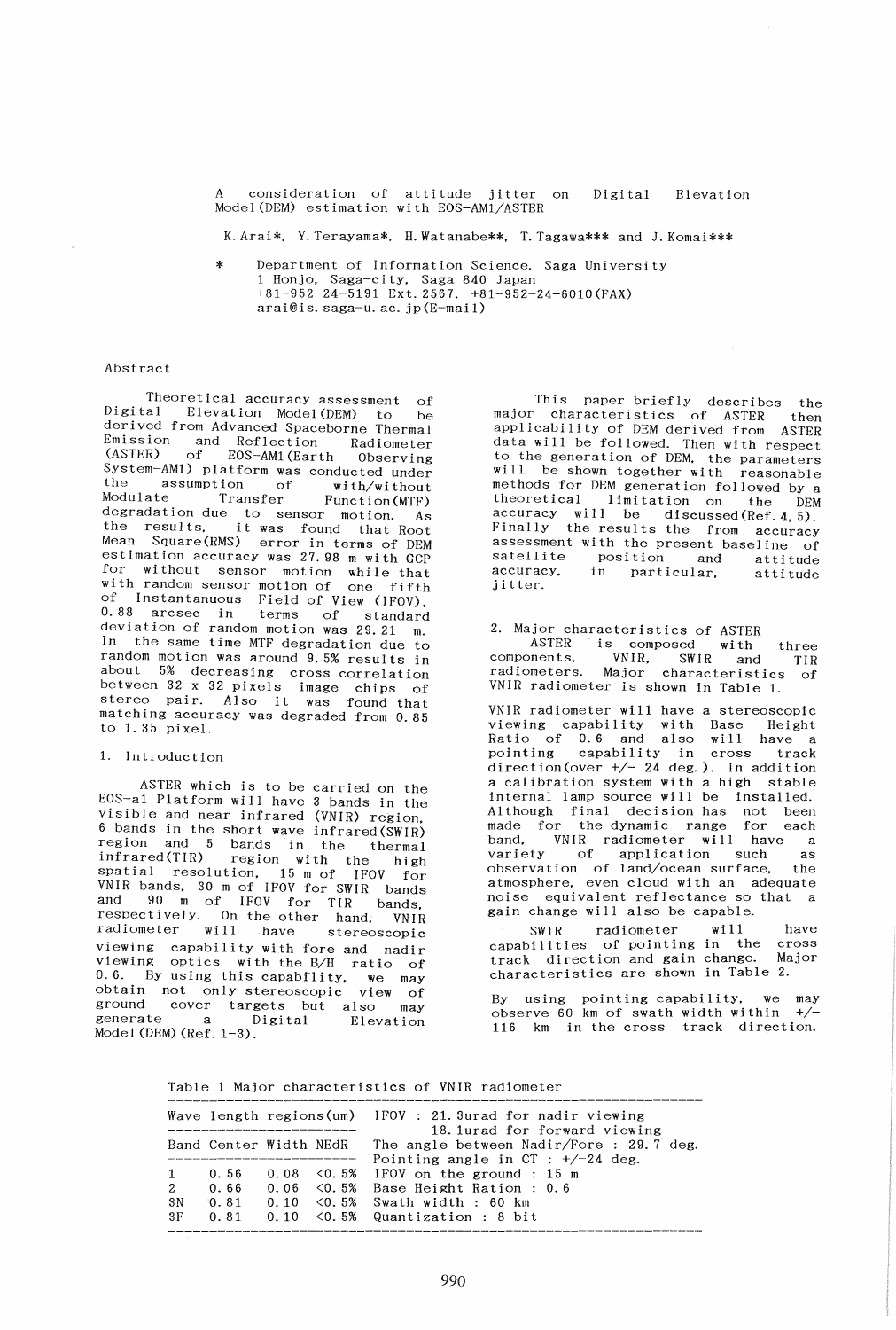Also SWIR radiometer will have a calibration capability. These VNIR and SWIR radiometers are array sensors, push-broom type of sensors.

Meanwhile TIR radiometer is a (2)Error analysis mechanical scanning type of a whiskbroom sensor. Major characteristics of TIR radiometer is shown in Table 3.

TIR radiometer will have cooling subsystem to realize a B = O. 6 H (1) active reasonable noise equivalent temperature<br>
and will also have a calibration  $dB = SQRT(SS + TT + PP)$  (3) capability with an internal blackbody of which the temperature will be changed from  $270 - 340$  K. temperature calibration

3. Parameters related to DEM generation

Major parameters regarding with stereoscopic view is shown in Table 4.

wi th 4. Theoretical error analysis with  $= 17.72$  m for 2.2 arcsec/9sec 4. Theoretical error analysis<br>orientation to a reference datum

(1) Assumpt ions

- Stereo model is assumed to have proper orientation with all V-parallax removed with appropriate GCPs.

 $-$  Stereo matching error:  $S = 0.5$  pixel - Timing  $error:T = 0.1$  ms x 7.51 km/s O. 751 m

 $(2)$ Error analysis<br>- The errors of concern are in the Xdirection, which is represented by the base.

dH = dB/0.6 (2)<br>dB = SQRT(SS + TT + PP) (3)

where P is error cased by attitude change in pi tch angle.

 $P = H*d(a)/cos(a)cos(a)$  $dH = 27.98$  m for 4.4 arcsec/9sec (5)  $= 705* d(a)/0.72544(a=31.6deg.)$  (4)  $= 15$ m for 4.4 arcsec/9sec (travel time/scene)  $= 7.5m$  for 2.2 arcsec/9sec

5. Effect of attitude jitter in DEM estimation

Comparatively high frequency component of attitude change is referred to attitude jitter. If we assume the

Table 2 Major Characteristics of SWIR radiometer

|                                            |                                                    |                                                    |                                                  | Band Center(um) Width(um) NEdR IFOV: 30 m, 42.6 urad                                                  |
|--------------------------------------------|----------------------------------------------------|----------------------------------------------------|--------------------------------------------------|-------------------------------------------------------------------------------------------------------|
| 4<br>-5<br>-6<br>7 <sup>7</sup><br>8<br>-9 | 1.655<br>2.165<br>2.205<br>2.260<br>2.330<br>2.395 | 0.100<br>0.040<br>0.040<br>0.050<br>0.070<br>0.070 | $<1.3\%$<br>$<1.3\%$<br>$<1.0\%$<br>$\leq 1.3\%$ | Swath width : 60 km<br>$\leq 0.5\%$ Quantization : 8 bit<br>$\langle 1.3\%$ Pointing : $+/-8.55$ deg. |
|                                            |                                                    |                                                    |                                                  |                                                                                                       |

Table 3 Major characteristics of TIR radiometer

|                            |                                        |                                           |          | Band Center(um) Width(um) NEdT  IFOV : 90 m, 127.8 urad                                                                                            |
|----------------------------|----------------------------------------|-------------------------------------------|----------|----------------------------------------------------------------------------------------------------------------------------------------------------|
| 10<br>11<br>12<br>13<br>14 | 8.30<br>8.65<br>9.10<br>10.60<br>11.30 | 0.350<br>0.350<br>0.350<br>0.700<br>0.700 | $<$ 0.3K | $\leq 0.3K$ Swath width : 60 km<br><0.3K Quantization : 12 bit<br>$\leq 0.3K$ Dynamic range : 200 - 370 K<br>$\leq 0.3K$ Pointing : $+/-8.55$ deg. |

Table 4 Major parameters for ASTER stereoscopic viewing

Satellite altitude: H=705km. Velocity = 7.51 km/s Band(Wave length region): Band  $3(0.76 - 0.86 \text{um})$ IFOV:A=15m for nadir viewing Base height ratio with fore and nadir 100king:B/H=0.6 Definition of one scene:60km x 60km Pointing angle in direction of cross track:+/-8.54deg. MTF:0.25 for nadir viewing Requirement of attitude angle for DEM estimation) = 4.4 arcsec/9sec(Baseline) of attitude change in pitch(the dominant 2.2 arcsec/9sec(Option) Requirement of attitude change in roll = 8.8 arcsec/9sec(Baseline) = 4.4 arcsec/9sec(Option) Requirement of attitude change in yaw 52 arcsec/9sec(Baseline) = 26 arcsec/9sec(Option) Bias pointing error such as miss-alignment will be corrected through a statistical analysis on geometric accuracy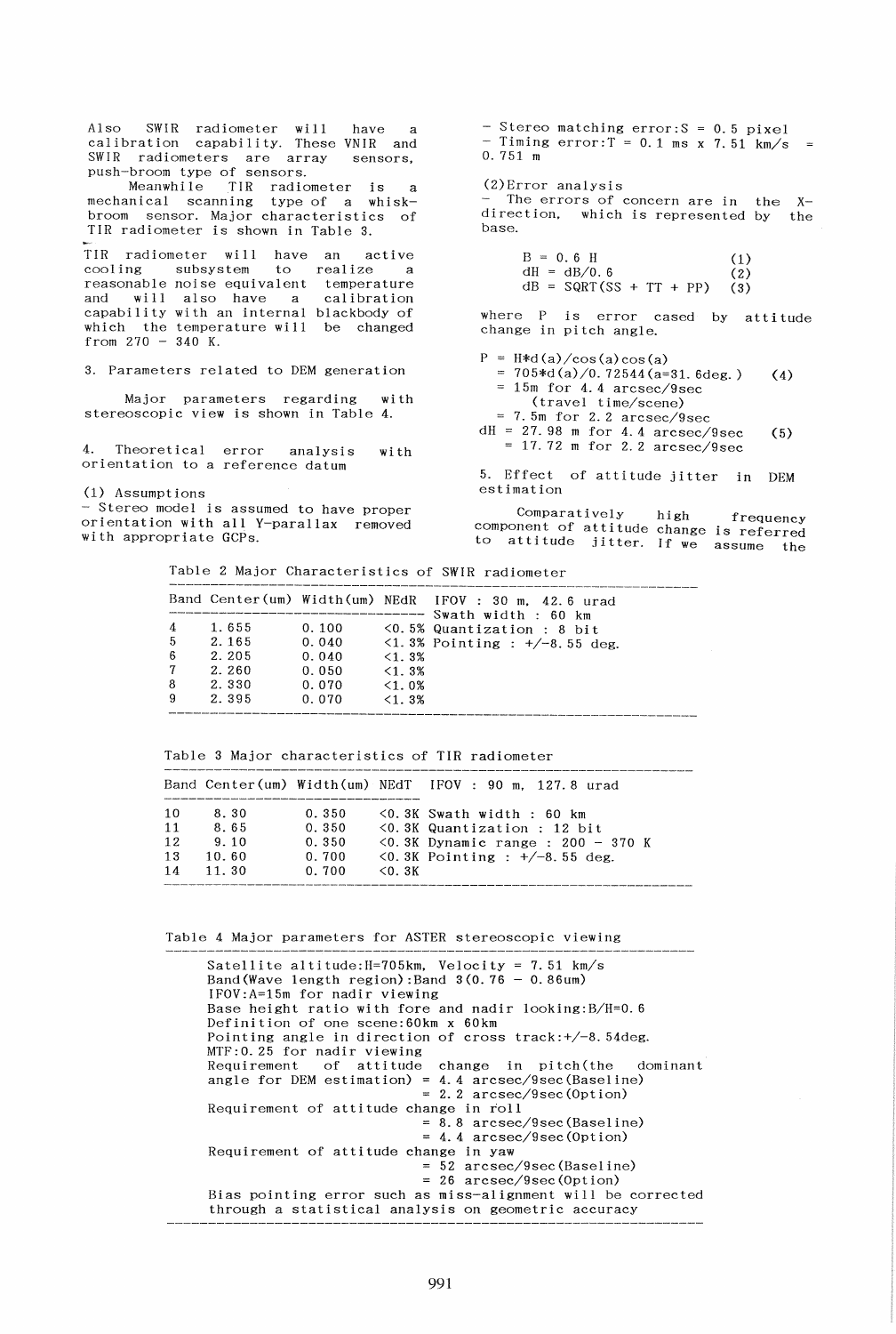attitude jitter is random (Normal distribution) image motion within an exposure time, MTF of the imaging system is degraded as shown in system is degraded :<br>Fig. 1 (Ref. 6).<br>MTF degradation

MTF degradation results in degradation of cross correlation between image chips of stereo pair. It implies stereo matching error results in decreasing DEM estimation accuracy.

### 5.1 Simulation of MTF degradation

In order to generate MTF degraded image. an image motion is simulated with Fourier Transform(FFT). Firstly 16 of FFT transformed SPOT/HRV data in frequency domain are used for determination of the shifted pixel due to random image motion with NormallY distributed random number. Through this process, all the pixels at the pixel location of one 16th of the pixel interval can be determined. Namely, interval can be determined. Namely,<br>analogue image motion is quantized by 4 bits, 16 steps. This process is applied to SPOT/HRV data in direction of pitch.

Due to the fact that the most dominant factor on DEM estimation is attitude changes in pitch direction as is shown in the above section so that, in this study, image motion is simulated in pi tch direction.

Normal distributed random numbers with mean of zero and variance of 0.44. 0.88 and 1.32 arcsec which correspond to one 10th. two 10th and three 10th of IFOV were generated. With these numbers. image motion was added to the original SPOT/HRV image with FFT/IFFT rpocesses in pitch direction. Thus MTF degraded images were simulated. A portion of simulated image is shown in figure 3. With these images, cross correlation between image chips. matching accuracy and DEM estimation accuracy were investigated assuming the same image motion is existing on both optics for stereo imaging system.

The original SPOT/HRV imagery data and MTF degraded images are shown in figure 2.

#### 5.2 Experimental results

Table 5 shows a relationship between standard deviation of random motion of attitude jitter and DEM accuracy degradation.

# (1) MTF degradation

If the random image motion is considered for ASTER/VNIR, MTF degradation is shown in Table 5.

MTF degradation implies stereo matching error results in decreasing DEM estimation accuracy. MTF degradation in nadir viewing differes from that in backward viewing if the random sensor motions in both viewings are same. Thus MTF degradation causes a stereo matching error. Sensitivities of X. Y and Z directions on the ground for nadir and backward viewings are shown in Table 6.

Let us assume that sigma values of random image motion in pitch. roll and yaw directions are the same and also MTF degradations in X. Y and Z directions occures in independently. then the MTF degradations for nadir and backward viewings are 15.411 VS 73.245. This implies that if same sigma value of random motion occures for both nadir and backward viewings. MTF degradations

### (2) Stereo Matching Error

In order to assess an effect of MTF degradation on stereo matching error the following SPOT/HRV panchromatic data<br>of stereo pair is used.

512 x 400 pixel were extracted in the stereo pair. Within a subset of stereo pair. 9 tip images which consists of 32 x 32 pixels were extracted. MTF of the tip images was degraded by using spatial filtering then cross correlation



Fig.l Attitude motion within an exposure is degraded jitter is random(Normal distribution) image time, MTF of the imaging system

Modulation Transfer Functions(MTFs) for image motion (normalized to a spatial frequency  $K0 = 1/a$  where a = rms motion in an exposure interval).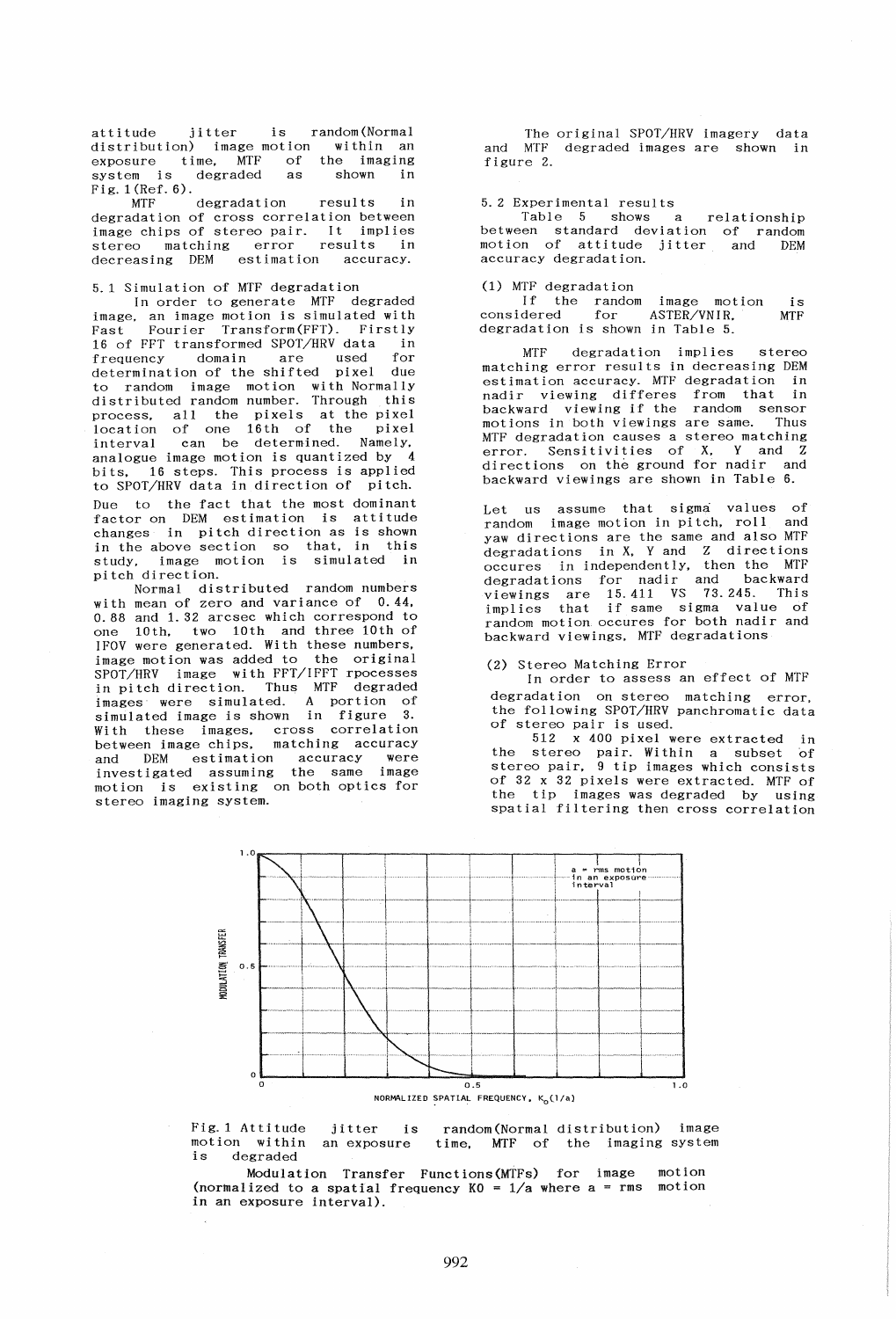

MTF degradation $(\%)$  0 6.25



MTF degradation  $9.375$  12.5

Fig. 2 The original SPOT/HRV imagery data and MTF degraded images

between tip images of stereo pair was assessed. The averaged cross correlation for 9 tip images are shown in Table 7.

Then a relationship between cross correlation and stereo matching error was assessed. Assuming the well known matching method based on cross correlation. the averaged matching error was assessed by using the aforementioned 9 tip images of MTF degraded stereo pair. The results are shown in Table 8.

(3) DEM accuracy degradation Table 9 shows a relationship between sigma value of random sensor motion in terms of attitude jitter and DEM accuracy degradation.

Therefore not only attitude changes but also attitude jitter should be taken into account in DEM estimation.

Table 5 MTF degradation due to random image motions

|                    |  |  | Sigma value of random motion(arcsec) $0.44$ 0.88 1.32 1.76 2.20 |            |  |  |     |  |
|--------------------|--|--|-----------------------------------------------------------------|------------|--|--|-----|--|
| MTF degradation(%) |  |  |                                                                 | 5 12 30 45 |  |  | -60 |  |

\*IFOV of ASTER/VNIR is corresponding to 4.4 arc sec.

Table 6 The sensitivities(m/arcsec) of X. Y and Z directions on the ground for nadir and backward viewings

|      |             | Nadir Viewing |       |       |        |       |
|------|-------------|---------------|-------|-------|--------|-------|
|      | X(K1)       | Y (K2)        | Z(K3) | X(K4) | Y (K5) | Z(K6) |
|      | Pitch 3.423 | 0.111         | 0.653 | 0.009 | 0.142  | 8.314 |
| Ro11 | 0.111       | 1.722         | 0.423 | 0.112 | 1.707  | 0.544 |
| Yaw  | 0.146       | 0.016         | 0.278 | 0.057 | 0.893  | 0.282 |